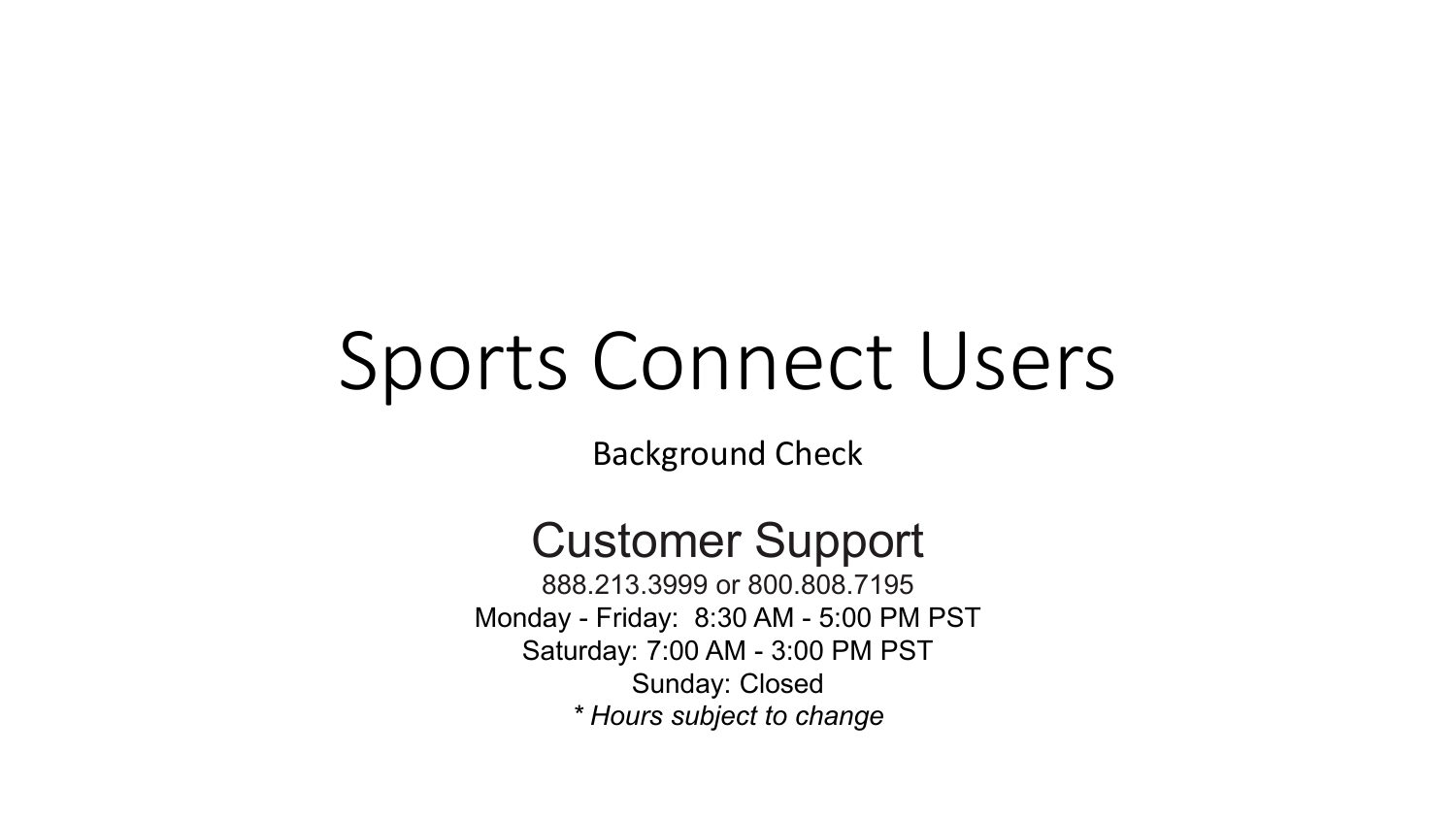Please remain patient with this process. Once these platforms are sync'd this will be much easier in the future!!!

**All Coaches, Volunteers, Employees, Board Members, and minors\* acting in any of the previously mentioned roles or participating as non-certified referees** under Washington Youth Soccer are required annually to:

- a. register with their club
- b. complete Federal/State required training certifications
- c. pass a background check

In 2021 we will begin using the US Soccer Learning Center to complete SafeSport, Concussion\*\* and Sudden Cardiac Arrest\*\* for trainings certifications. Integration between Sports Connect and US Soccer Learning Center have **automatic updates which require a full match which is defined** as *legal* first name, last name, date of birth and email address

\**please inquire with your club about age-appropriate SafeSport Training for minors*

\*\**Concussion and Sudden Cardiac Arrest training have been combined to 1 training called Intro to Safety*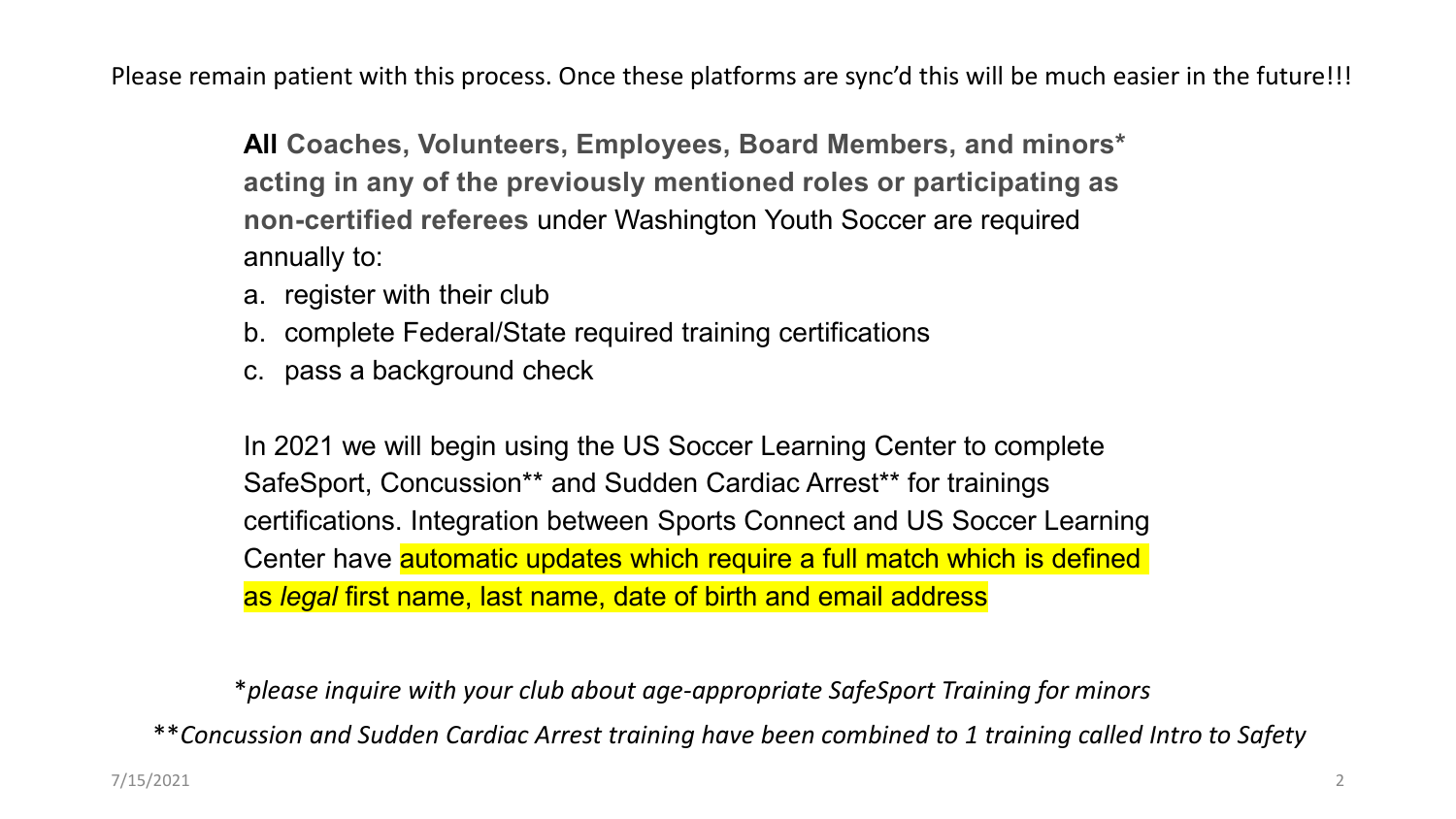### Process:

- 1. Complete registration with your club as Coach, Volunteer
- 2. Complete the training certifications (required annually)
	- a. SafeSport
	- b. Intro to Safety

\*Concussion and Sudden Cardiac Arrest training are combined in the US Soccer Learning Center as Intro to Safety

- 3. Complete your background check (required annually)
	- a. Background checks require your Social Security Number (SSN)
	- b. If you **DO NOT** have a SSN please contact your registrar after completing all 3 trainings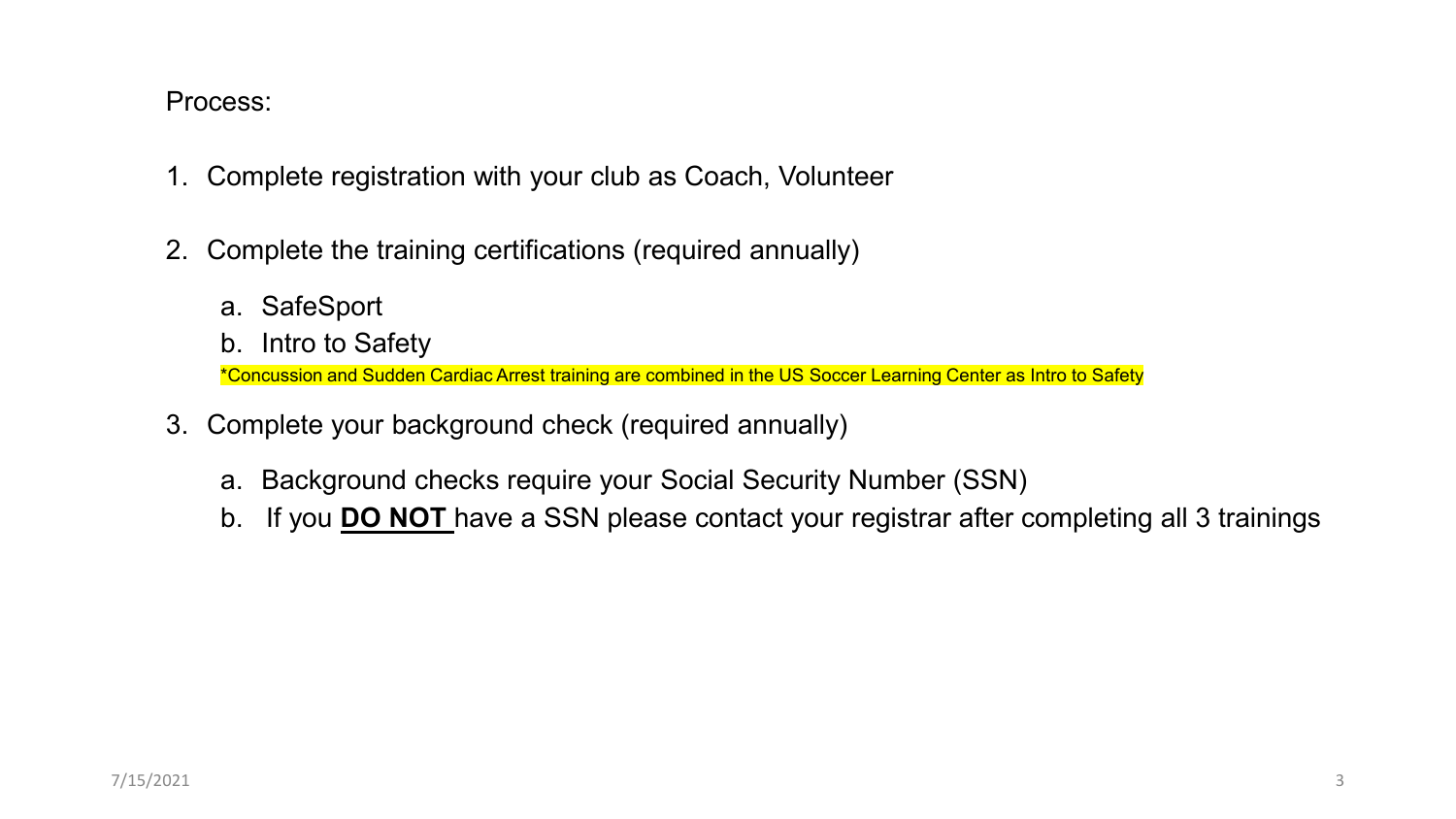## Registering as a Volunteer during family registration:

#### PLEASE READ!!

Completing steps 1-8 **DOES NOT** submit the background check, it ONLY completes your registration. You MUST follow the steps starting on page 7 to complete a background check. If you have already registered go to Page 7.

1.Create an account or log in with your credentials on your club's registration website to register yourself and your family.

2. Once you have entered the details for each of your children, you will have the opportunity to volunteer.

3. Select the role in which you are volunteering.

4. Click Continue



< Back

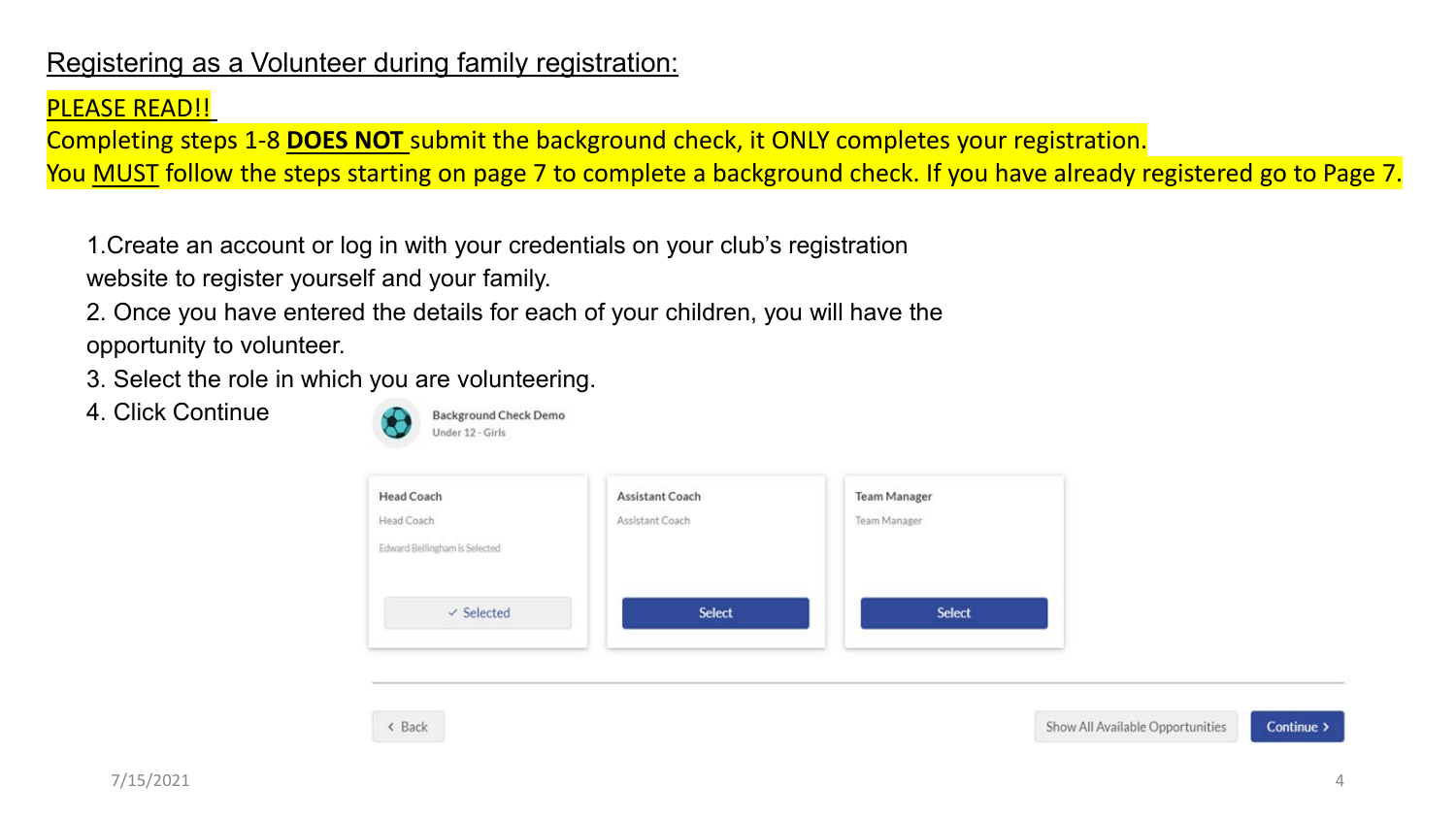5. Complete the registration details including contact information, answer background questions and sign all Electronic Legal Agreements (ELAs).

After step 5, you have 2 options:

- a) If you have your 3 training certificates upload them in this screen, then go to step 6
- b) If you do not have the 3 training certificates, go to step 6

```
6. Click Continue 
                                                                                                      Concussion Certificate
                                                                                                                                                                                                                  Certificate for Sudden Cardiac Arrest
                                                                                                          Only .png, .jpg, .pdf, .jpeg, .gif files allowed. Max file size 10ME
                                                                                                                                                                                                                      Only .png, .jpg, .pdf, .jpeg, .gif files allowed. Max file size 10MB
                       Certificate upload-click the
                                                                                                                                                                                                                  Please include your role within your organization *
                                                                                                       SafeSport Certificate *
                                                                                                                                                                                                                  □ Board Director/Committee Member □ Coaching Director □ Registrar/Administrator
                                                                                                          Only.png..jpg..pdf..jpeg..gif files allowed. Max file size 10MB
                                                                                                                                                                                                                  Team Staff (Coach, Manager, Trainer) | Volunteer (Other)
                                                                                                      Have you ever been convicted of a Crime Against a Person? *
                                                                                                                                                                                                                  Have you ever been convicted of a Crime of Violence? *
                                                                                                      \bigcap No \bigcap Yes
                                                                                                                                                                                                                  \bigcap No \bigcap Yes
                                                                                                      Have you ever been convicted of any Crime (Includes Misdemeanors)? *
                                                                                                                                                                                                                  Do you have any Pending Criminal Charges? *
                                                                                                      \bigcap No \bigcap Yes
                                                                                                                                                                                                                  \bigcap No \bigcap Yes
                                                                                                      Have you been denied, disqualified or removed from participation in any youth or sports organizations? *
                                                                                                                                                                                                                  Authorization for National Background Check v32584 *
                                                                                                      \bigcap No \bigcap Yes
                                                                                                                                                                                                                            View / Accept
                                                                                                      Authorization for National Background Check 4.1.2020 v32572 *
                                                                                                                                                                                                                  Concussion Pamphlet v28577 *
                                                                                                                  View / Accept
                                                                                                                                                                                                                             View / Accept
                                                                                                      Positive Coaching Alliance (PCA) Pledge v30005 *
                                                                                                                                                                                                                  Sudden Cardiac Arrest Awareness v19893 *
                                                                                                                  View / Accept
                                                                                                                                                                                                                            View / Accept
                                                                                                      WA Youth - Barriers To Abuse v23331 *
                                                                                                                                                                                                                  WA Youth Soccer Medical Release v24138 *
                                                                                                                  View / Accept
                                                                                                                                                                                                                            View / Accept
                                                                                                          < Back
```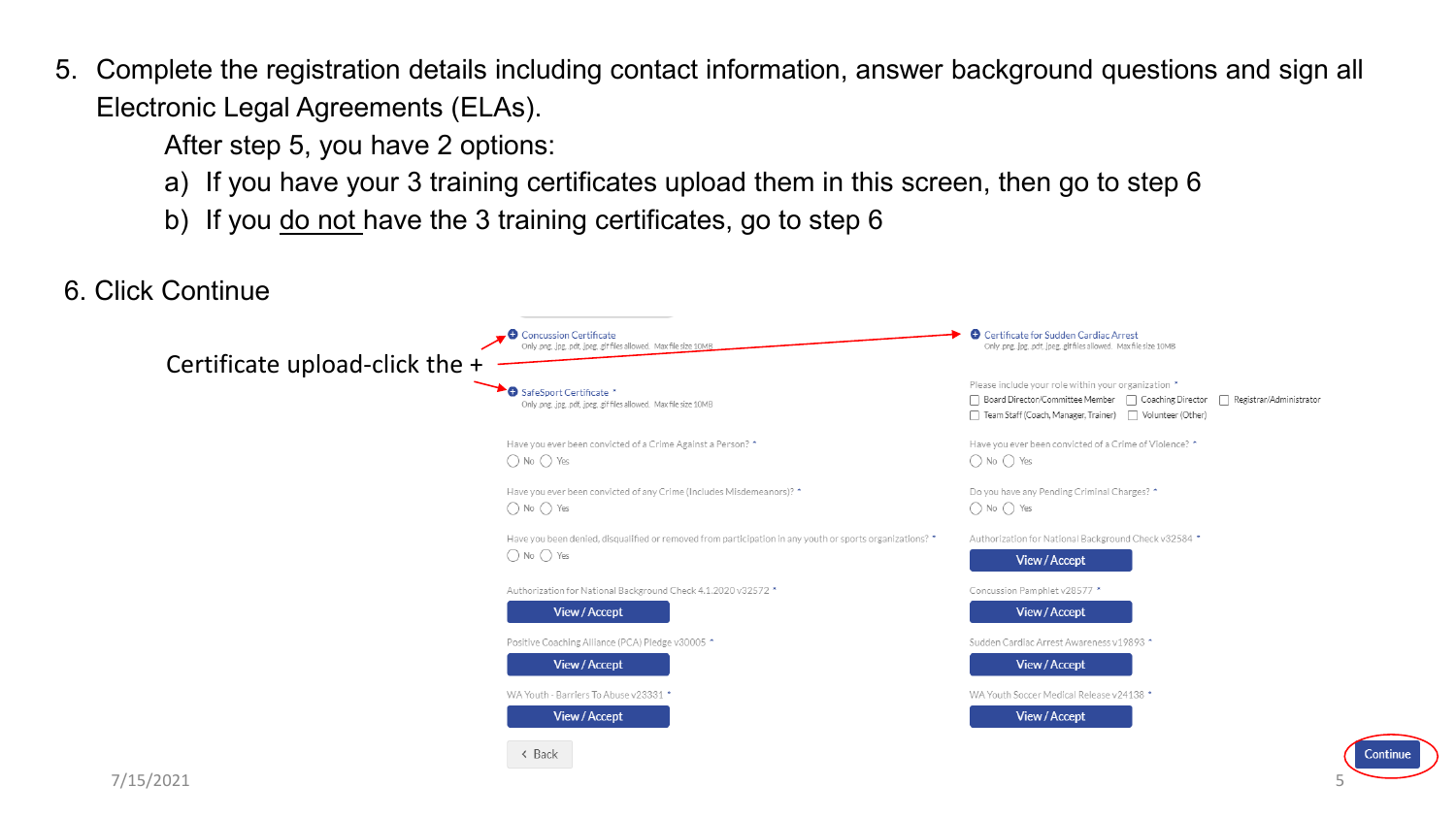7. Complete the registration process for yourself and your children by entering any payment due.

8. To view your account and complete the background check process, click My Account.

*NOTE:* If you have **NOT** been assigned a coaching or volunteer position – please contact your club before completing the background check

## **Congratulations! Your order has been submitted!**

Thanks, Alaya,

Your order has been successfully placed. Your Registration Order Confirmation Number is 10431475.

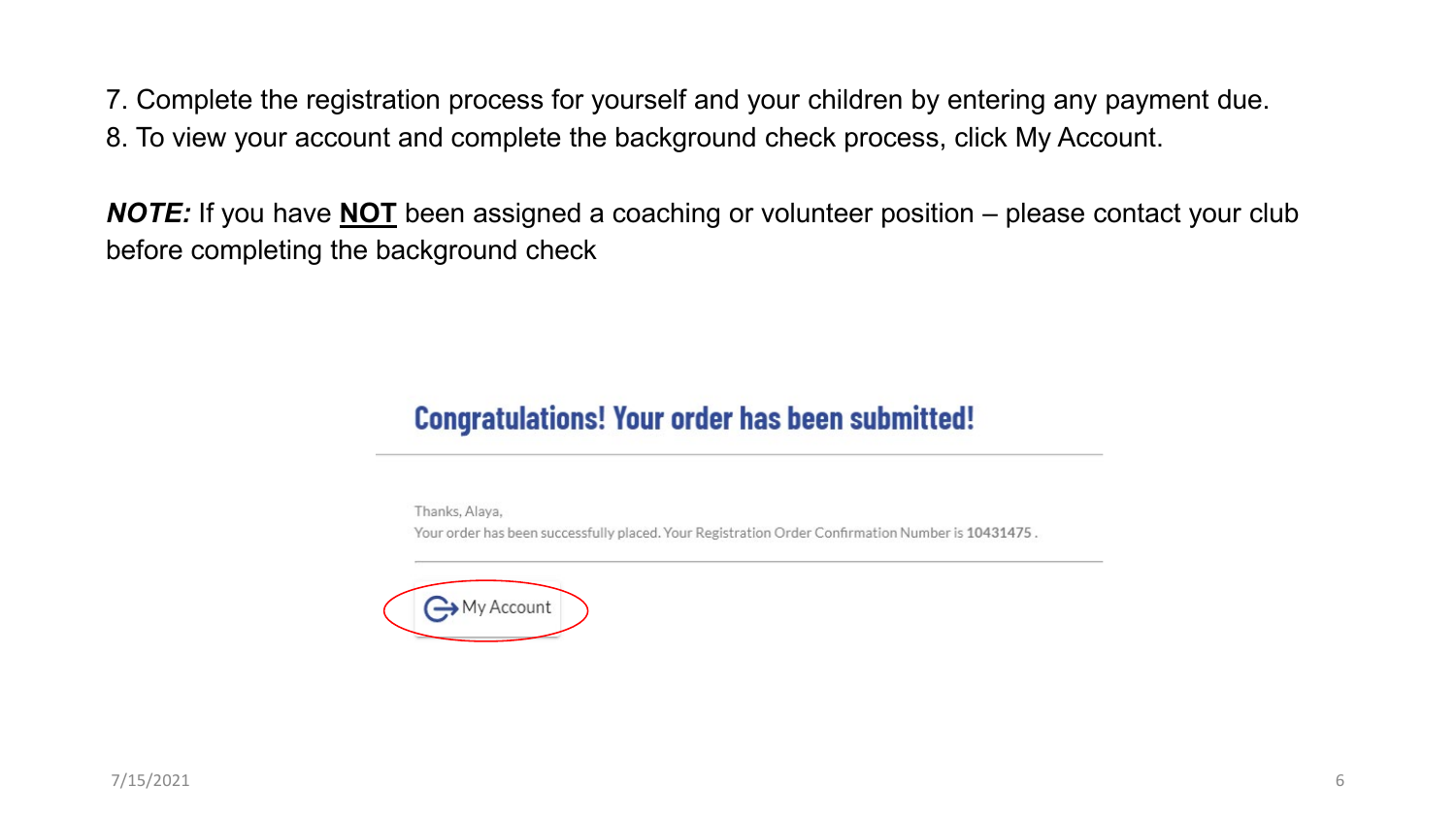

*if you are A returning coach/volunteer OR took SafeSport for another sport or governing body* 

- A) You will need your SafeSport certificate ID number and/or to make sure you affiliated to US Soccer before you can sync SafeSport to your Learning Center profile
- B) Once you have your SafeSport ID number and/or made sure you are affiliated to US Soccer have the information handy, you will need it later to enter it in the Learning Center to sync everything together
- C) You should have received a 2<sup>nd</sup> PDF titled "LC\_safesport-tutorial". Please go to that document for directions to retrieve your SafeSport certificate ID number and/or to affiliate SafeSport to US Soccer in the SafeSport website – BEFORE going to page 8

Once these platforms are sync'd - you will not have to do this again!!!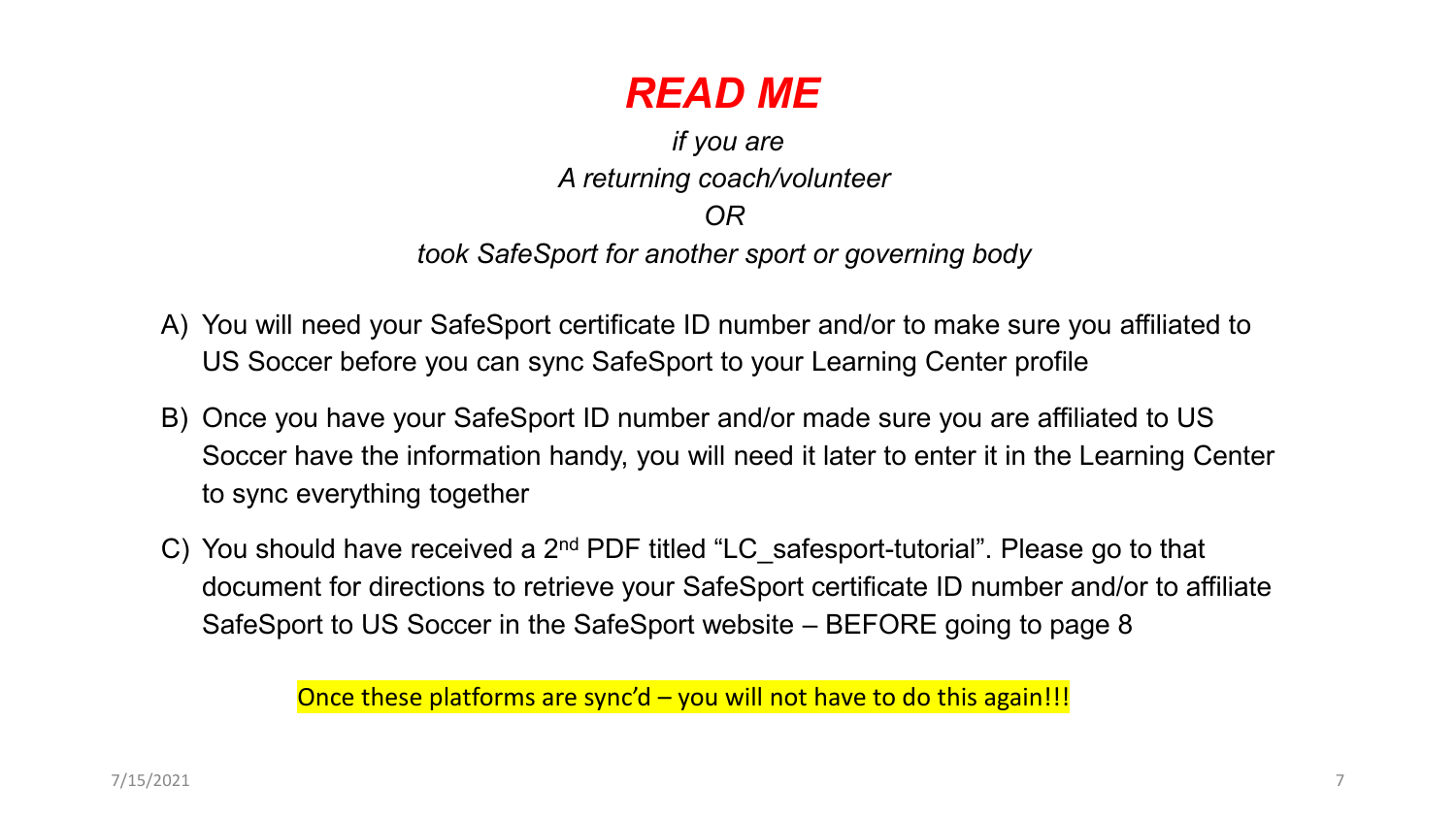## Completing Training Certificates and Background Check:

*\*login to your Club registration link*

1. Click "Volunteer" on the left side of the screen

*Prior to submitting your information to run a background check, you must complete the SafeSport and Intro to Safety (CC and SCA) trainings. Note: The Risk Status (background check) box will remain greyed out until you complete the trainings*

- 2. Check the box for one of trainings
- 3. Click on Renew & Update

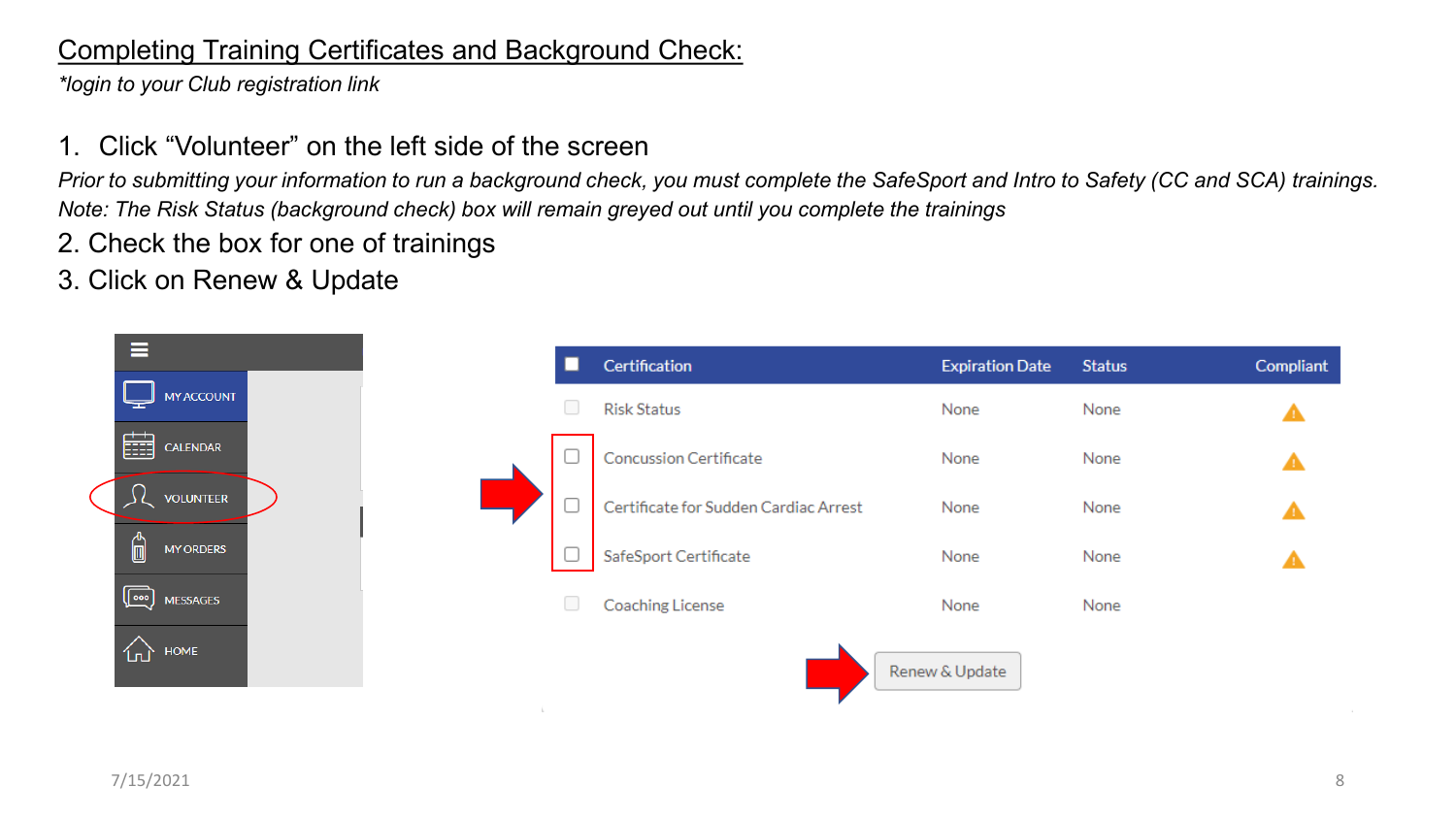**NOTE**: Sudden Cardiac Arrest and Concussion Training are BOTH completed in Intro to Safety – you can click on either box to get to the same training – you do NOT have to complete it twice

4. Click on begin training

This will take you from Sports Connect to the Learning Center courses are available in English and Spanish

**NOTE:** The US Soccer Learning Center can be used by any person that is interested in learning more about coaching. You can sign up for Coaching Education courses and obtain coaching license in this platform. It is also used for Referee Certifications.

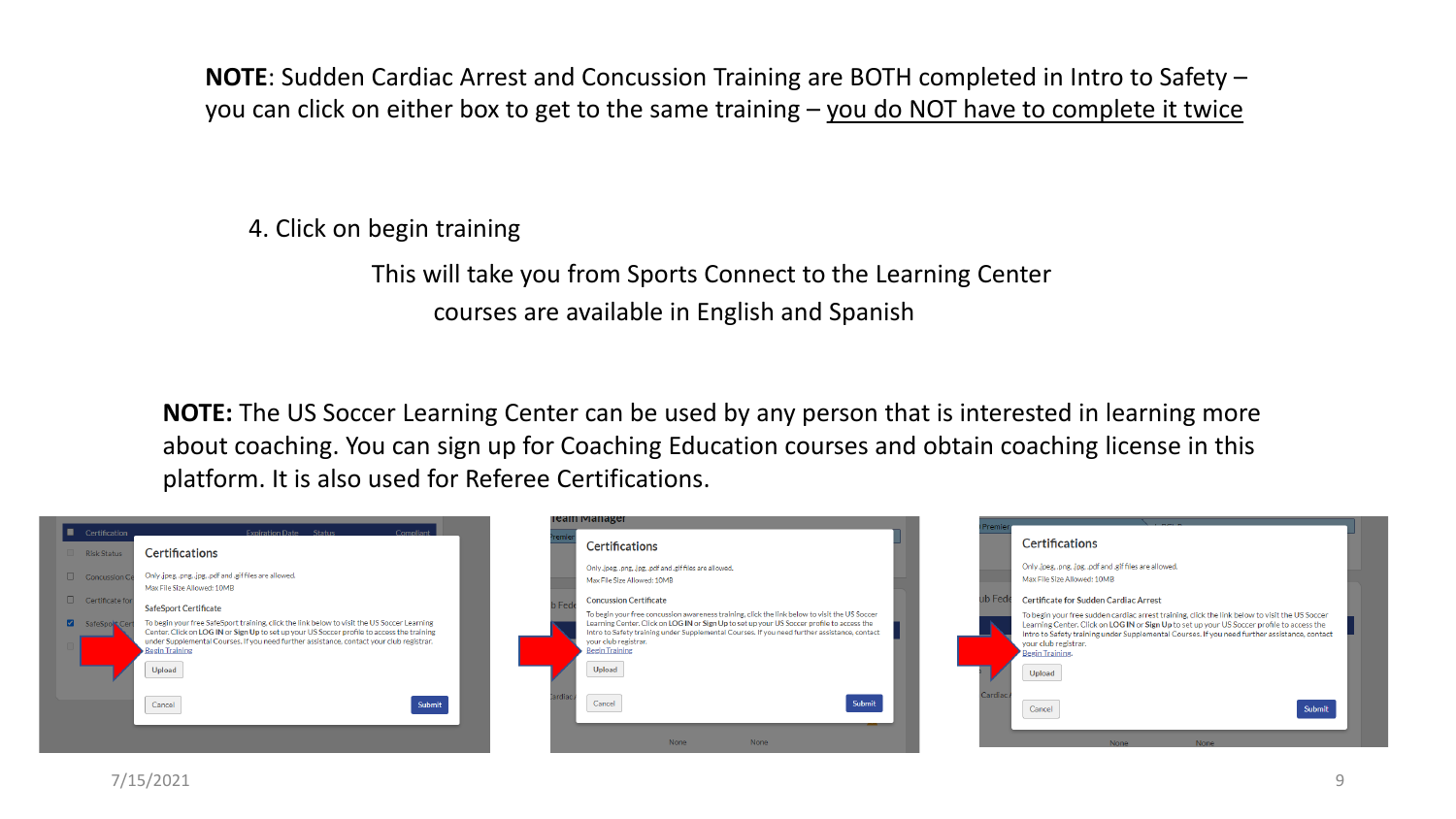

Your Sports Connect and Learning Center profiles *MUST have FULL EXACT MATCH* for the 2 systems to sync with automatic updates with the following criteria:

- LEGAL First Name
- LEGAL Last Name
- Date of Birth
- Email Address

If you already have a Learning Center profile and your name, DOB or email address do not match, please email [learningcentersupport@ussoccer.org](mailto:learningcentersupport@ussoccer.org) to request changes, before proceeding.

If you need to make a change to your Sports Connect profile, contact your club registrar before proceeding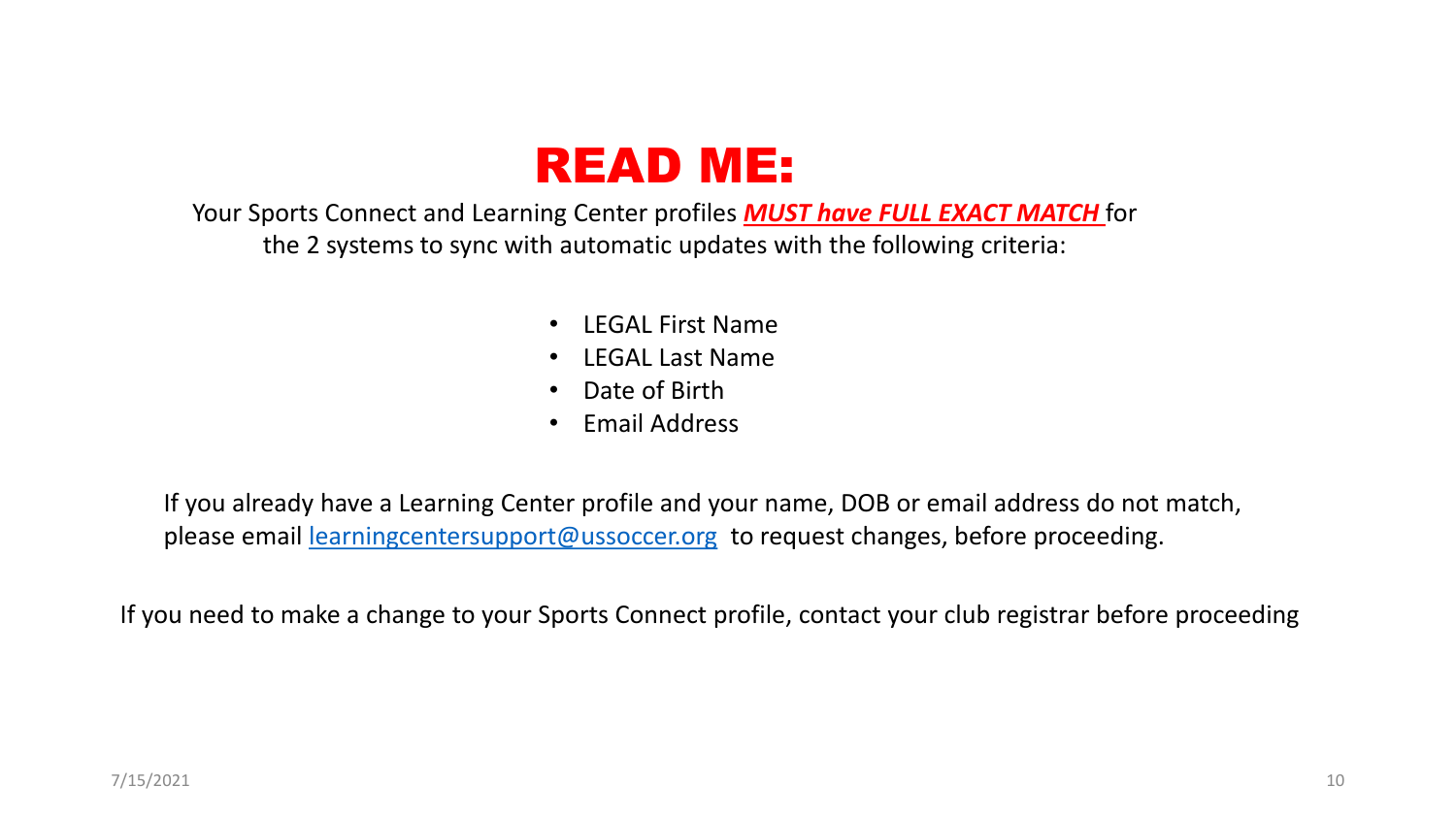- 5. Login or Sign Up for a coach's profile regardless of your role
	- New Coaches/Volunteers that have never complete trainings go to page 12
	- Returning coach/volunteer that have completed SafeSport previously go to Page 13

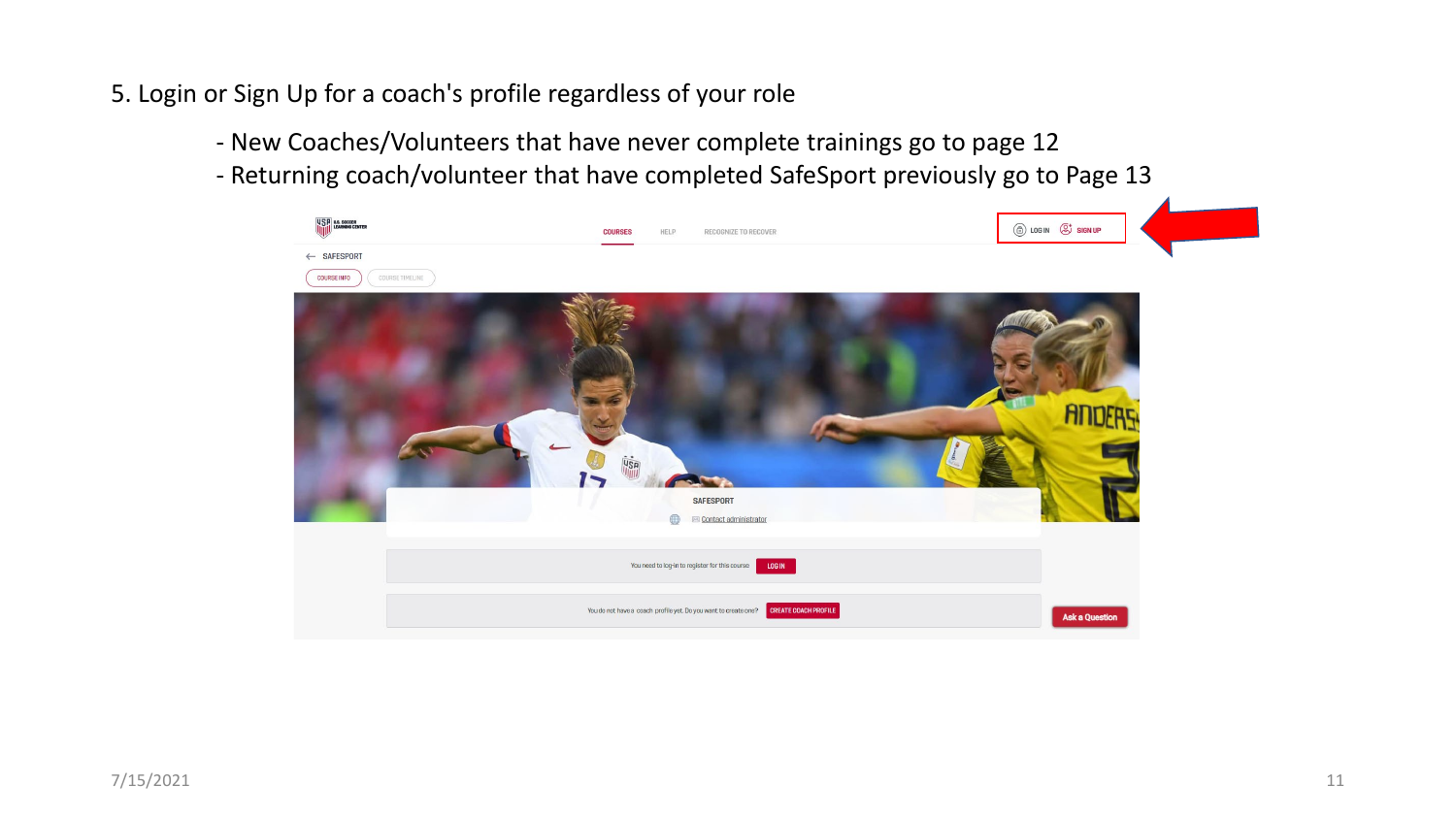If you just SIGNED UP, you will be required to verify your email address.

You will also have to make your way back to the 2 training courses

- Click on Courses

-Supplemental Courses

Choose which course you want to take by clicking on either SafeSport or Intro to Safety

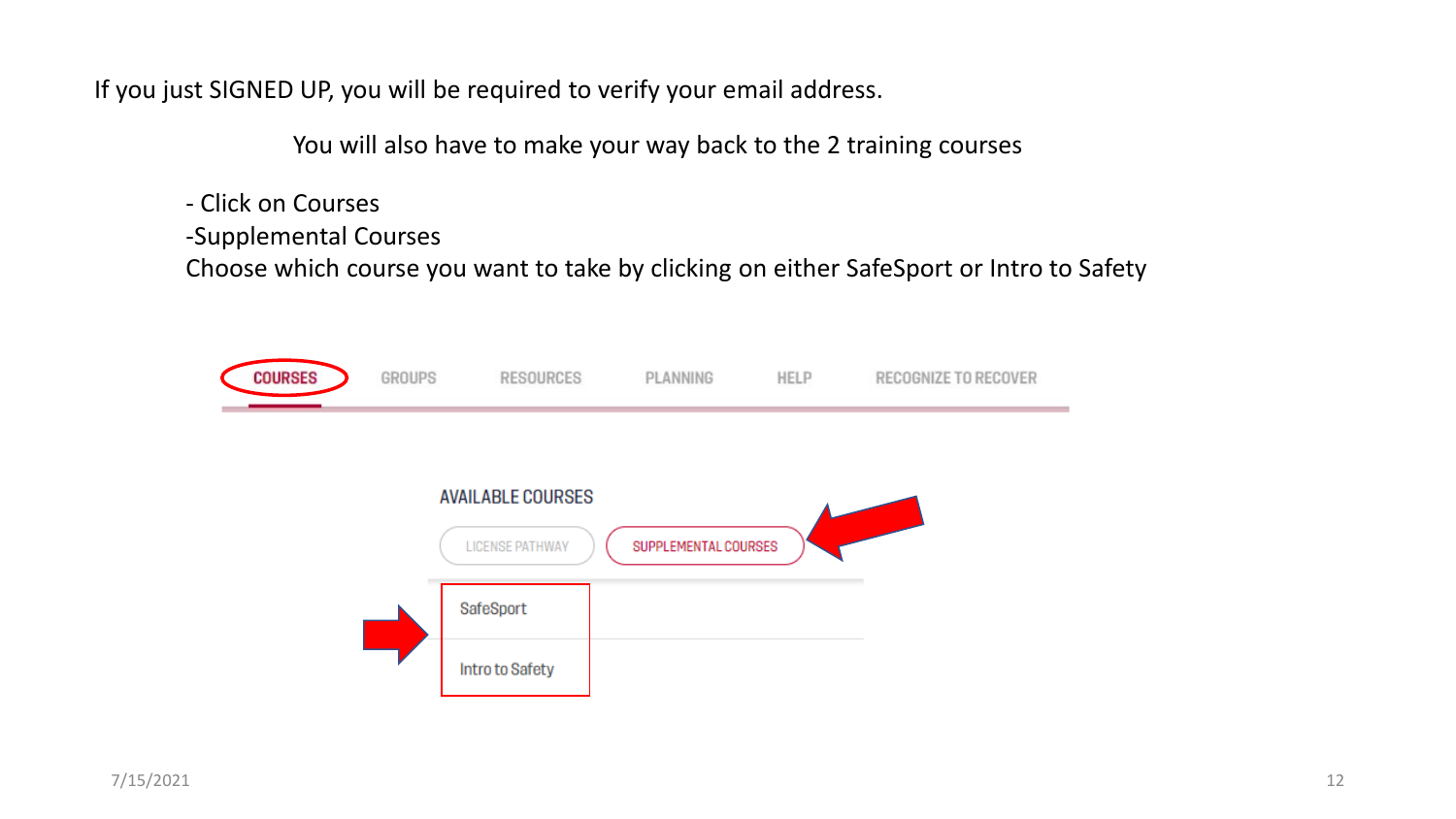If you are a returning Coach/Volunteer and have NOT used the Learning Center previously for trainings You must add your SafeSport Certificate ID number to your profile Otherwise, you will have to start SafeSport from the beginning.

## -Go to your profile in the upper right corner -Click on Profile

| COURSES | GROUPS | RESOURCES | PLANNING | HELP | RECOGNIZE TO RECOVER                                                                                                               | ⊗<br>TEST <sub>M.</sub>                                 |
|---------|--------|-----------|----------|------|------------------------------------------------------------------------------------------------------------------------------------|---------------------------------------------------------|
|         |        |           |          |      | Your email is unverified! Please verify your email address noreplytest@washingtonyouthsoccer.org or your account will be locked. F | <b>TEST ME</b><br>noreplytest@washingtonyouthsoccer.org |
|         |        |           |          |      |                                                                                                                                    |                                                         |
|         |        |           |          |      |                                                                                                                                    | PROFILE                                                 |
|         |        |           |          |      |                                                                                                                                    | CALENDAR                                                |
|         |        |           |          |      |                                                                                                                                    | CHANGE PASSWORD                                         |
|         |        |           |          |      |                                                                                                                                    | LOGOUT                                                  |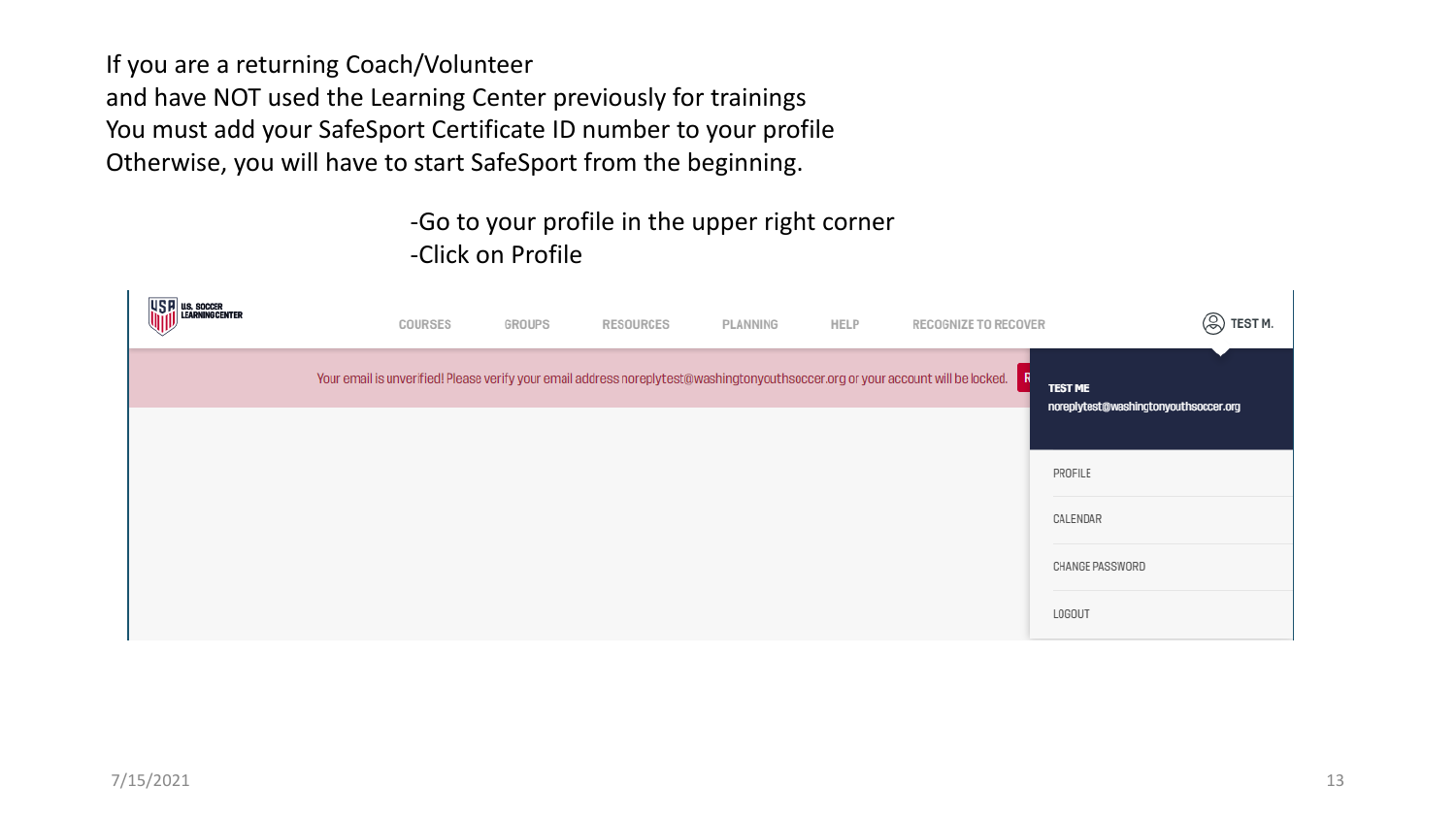## Scroll down to Safety Certifications Click I've already done SafeSport

**SAFETY CERTIFICATIONS** 

**O** I've already done SafeSport

Introduction to Safe and Healthy Playing Environments

Issue date: Jul 12, 2021 Expiration date: Jul 12, 2022 **U.S. Soccer** 

> Enter your SafeSport ID number – You will have to manually enter the ID; you will not be able to copy and paste from the old certificate

## FIND YOUR SAFESPORT RECORD

If you have already completed SafeSport via another system, such the SafeSport website, you can paste the unique identifier from your certificate here to find it.



 $\times$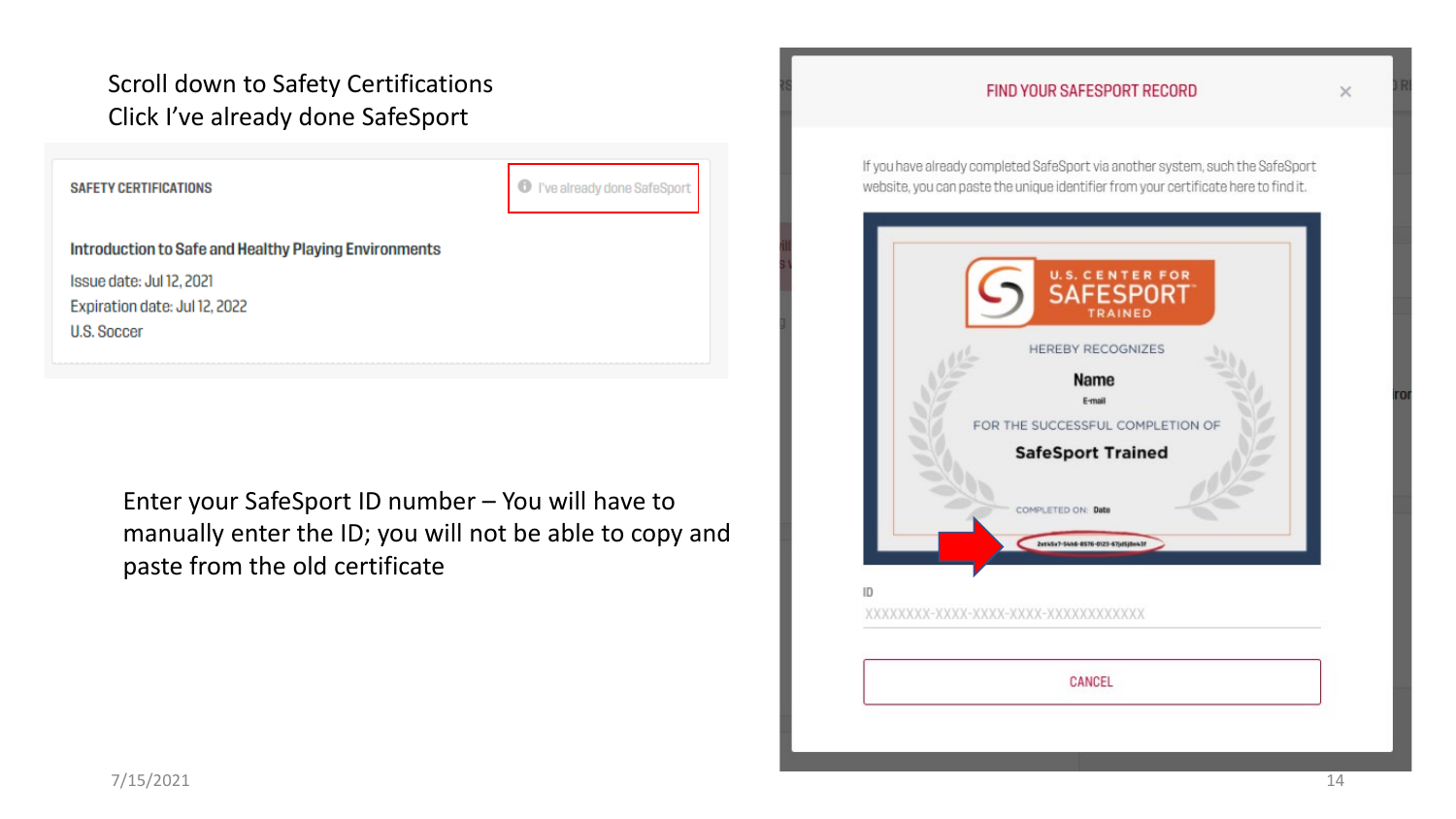If there is a match, you will see the below screen. Click Yes if it is a match to your first and last name and the license will be updated to your profile.

> If you have already completed SafeSport via another system, such the SafeSport website, you can paste the unique identifier from your certificate here to find it.



Not getting a Match?

If you know that you are affiliated to US Soccer and have properly entered your SafeSport ID and are not getting a match, please email [learningcentersupport@ussoccer.org](mailto:learningcentersupport@ussoccer.org) **NOTE:** This email is for help with the Learning Center ONLY!!! They can not help you with Sports Connect registration, you must contact your club registrar.

> Once your SafeSport ID is in your Learning Center profile you can take the SafeSport refresher course.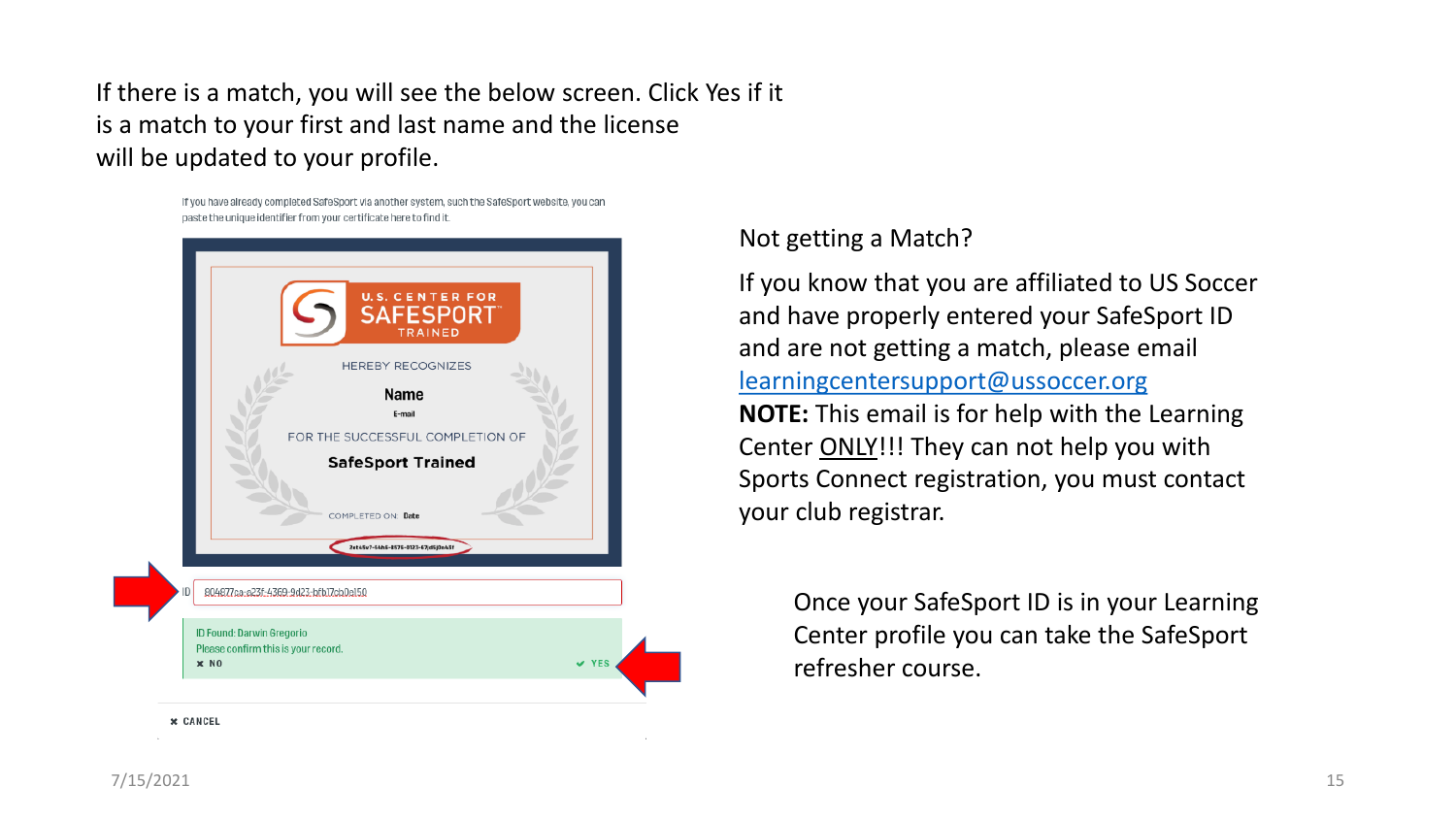Once you complete 1 course look at the top of the screen

- 6. Click on Courses
- 7. Available Courses
- 8. Supplemental Course and complete the 2 course

| USP US SOCCER<br>ILLIARNING CENTER | <b>COURSES</b> | GROUPS | RESOURCES               | PLANNING          | HELP                    | RECOGNIZE TO RECOVER |
|------------------------------------|----------------|--------|-------------------------|-------------------|-------------------------|----------------------|
|                                    |                |        | <b>FAVORITE COURSES</b> | <b>MY COURSES</b> | <b>NAILABLE COURSES</b> |                      |

| <b>AVAILABLE COURSES</b>                       |  |
|------------------------------------------------|--|
| SUPPLEMENTAL COURSES<br><b>LICENSE PATHWAY</b> |  |
| SafeSport                                      |  |
| Intro to Safety                                |  |

9. Once you have completed both courses, go back to Sports Connect club registration and login. *If your certificates have not uploaded yet, please contact your club registrar – they can manually help sync the profile.*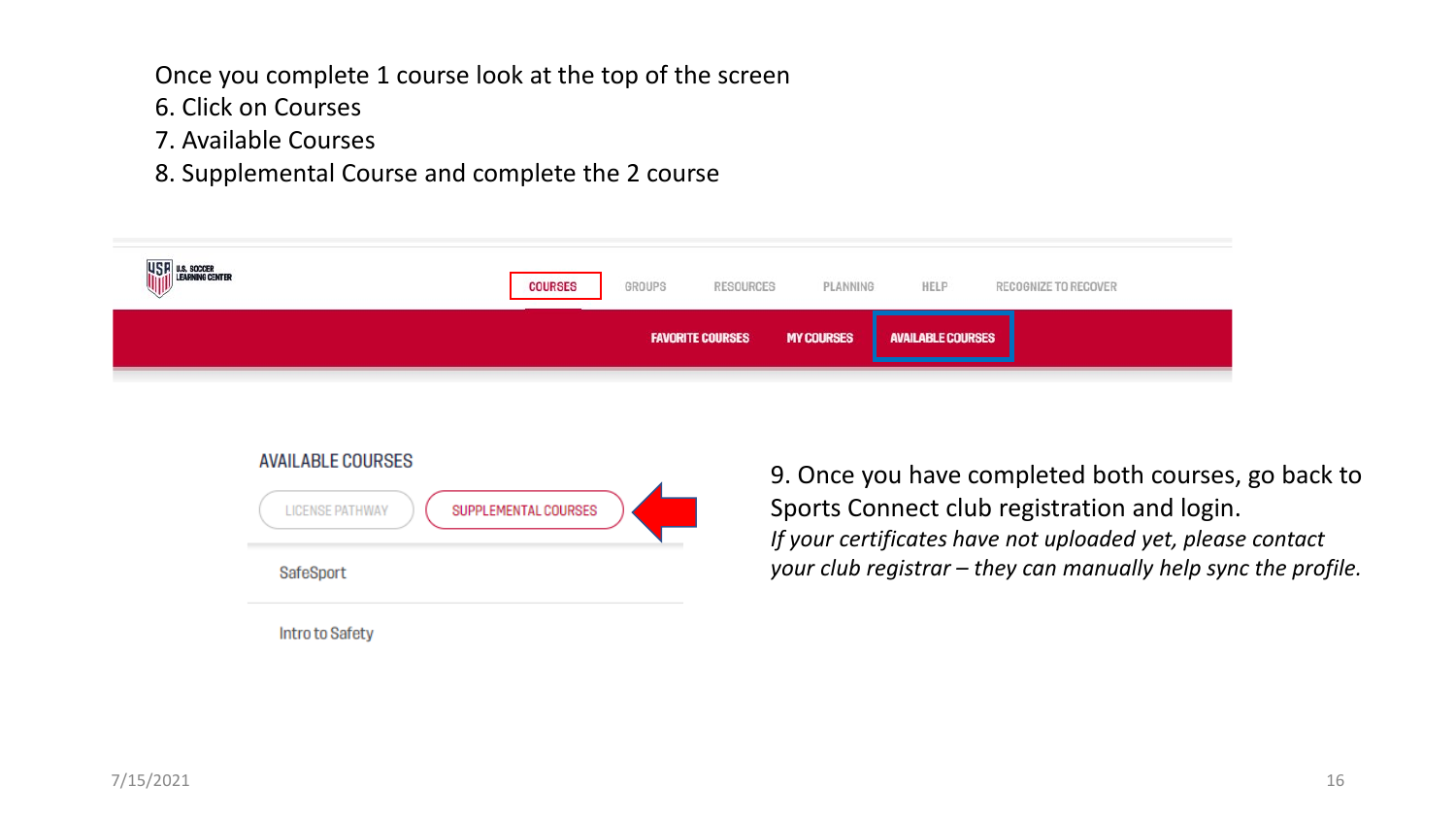**NOTE:** Intro to Safety course does not produce a downloadable Certificate and they might not populate in your Sports Connect profile right away. If this happens contact your club registrar, so they can help with the syncing process.

Once SafeSport, Concussion and Sudden Cardiac Arrest are sync'd in your profile the Risk Status box should be available to check.

If your Trainings still say Pending Verification – it is 100% OK – the status will change

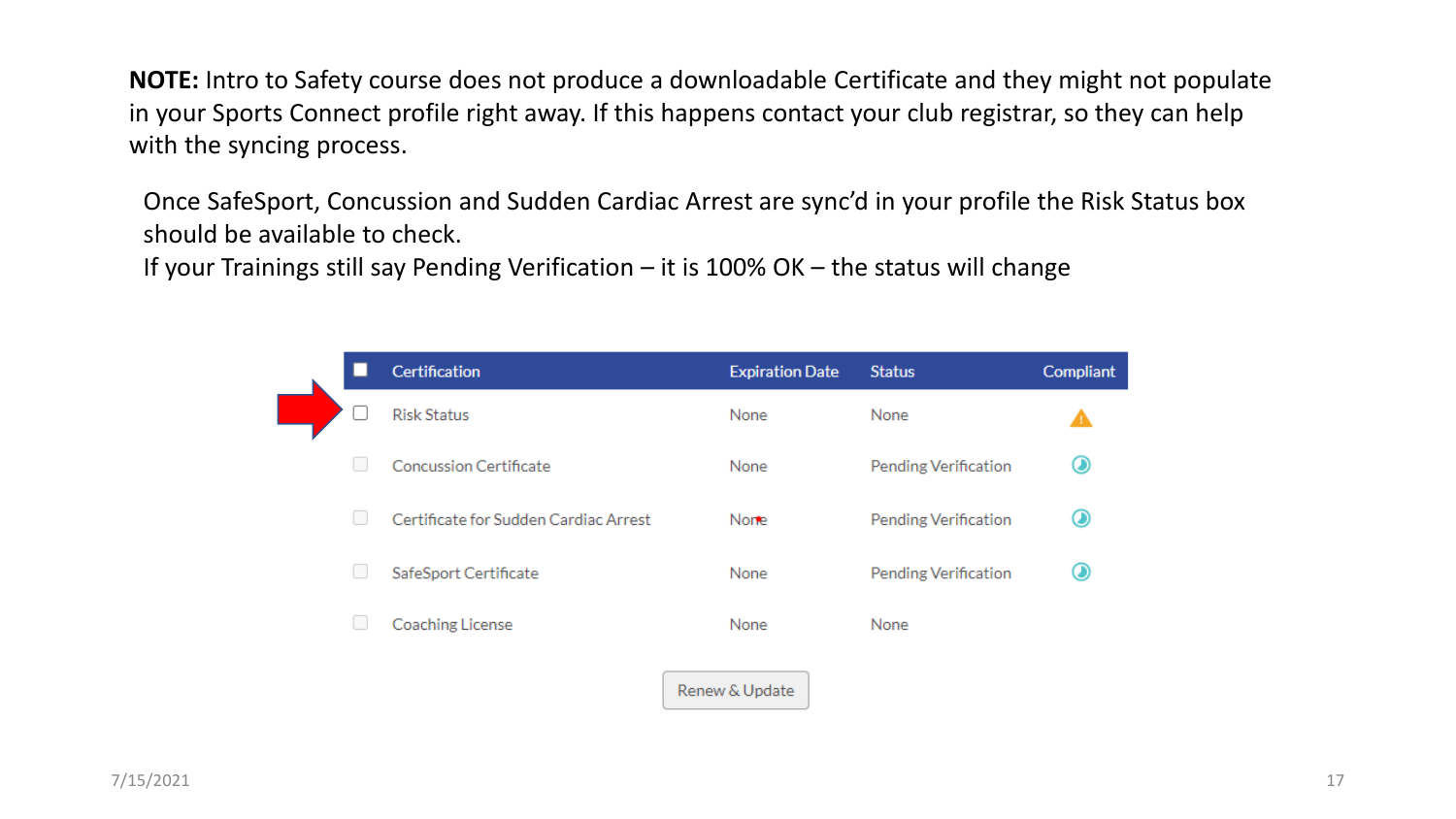10. Click the Risk Status Box

- 11. Click Renew and Update
- 12. In the pop-up window enter your Social Security Number
- 13. Click Submit
- 14. It will then ask you if you want to proceed with the background check

You **MUST click submit again to confirm** 

| <b>Background Check Screening Form</b> |                                     |
|----------------------------------------|-------------------------------------|
| Legal First Name                       |                                     |
| <b>Test</b>                            | Legal Middle Name                   |
|                                        |                                     |
| Legal Last Name                        |                                     |
| <b>ME</b>                              |                                     |
| Address                                | Address 2                           |
| 7100 Fort Dent Way                     | 215                                 |
|                                        |                                     |
| City                                   | State<br>ZIP                        |
| Tukwila                                | 98188<br><b>WA</b>                  |
| Phone Number                           | Email                               |
| 222-222-2222                           | noreplytest@washingtonyouthsoccer.c |
|                                        |                                     |
|                                        |                                     |
| <b>Social Security Number</b>          |                                     |
|                                        |                                     |
|                                        |                                     |